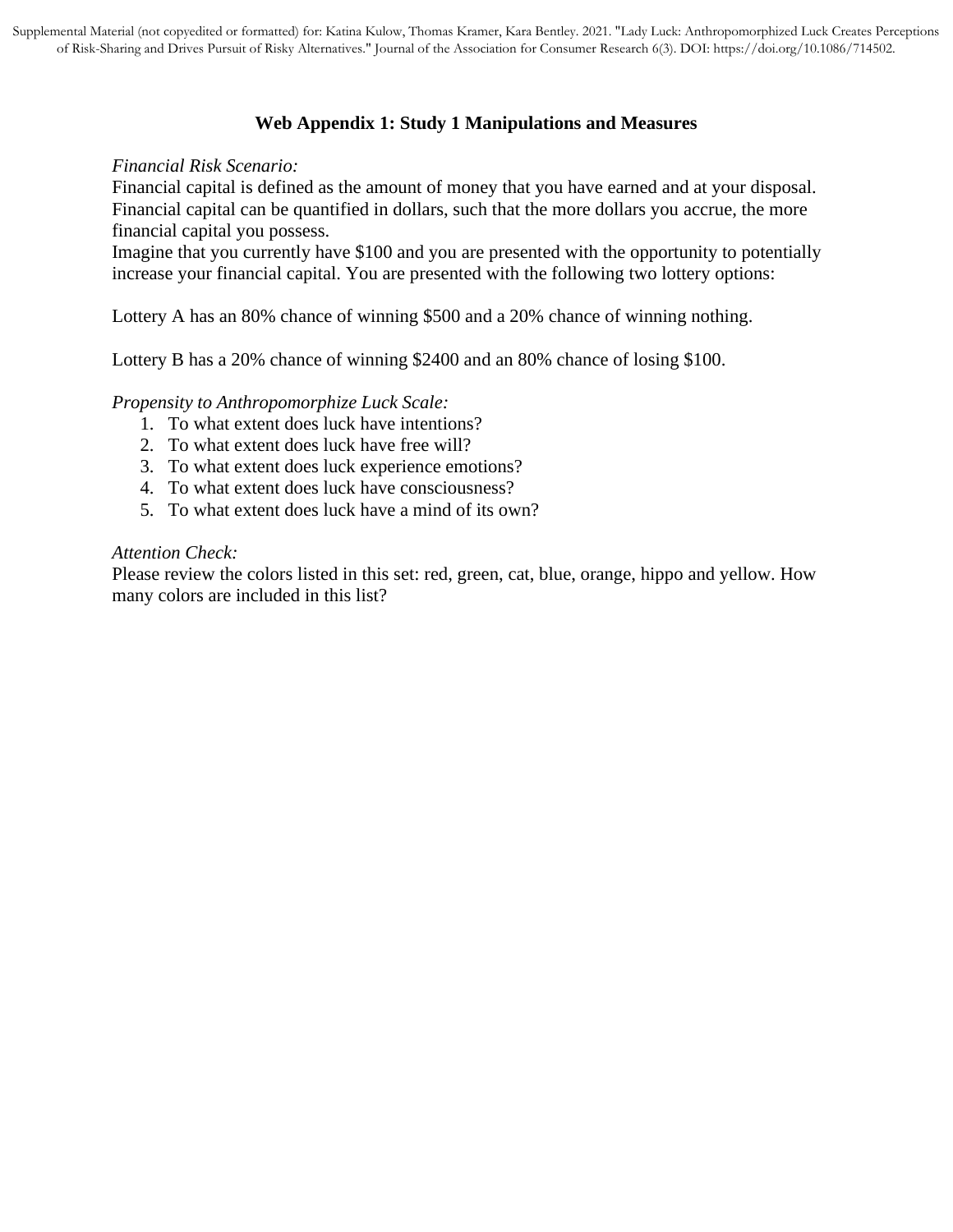# **Web Appendix 2a: Study 2 Luck Anthropomorphism Manipulation Pretest**

# **Luck Manipulation: (Aggarwal and McGill 2012)**

#### *Luck Objectified Manipulation:*

For up to the next minute, we would like you to think about luck and describe it below.

### *Luck Anthropomorphized Manipulation:*

For up to the next minute, we would like you to think about luck. Imagine that luck has come to life as a person. Please describe the sort of person luck would be in terms of personality and physical appearance.

## *Control Condition:*

For up to the next minute, please write about your typical day and describe it below.

### *Anthropomorphism Manipulation Check Measures:* (1 = not at all, 7 = very much)

- 1. To what extent do you think of luck as a person?
- 2. To what extent do you think luck has intentions?
- 3. To what extent do you think luck has free will?

### *Mood Measures:* (7-point bipolar measure)

Please indicate how you currently feel:

- 1. Unpleasant: Pleasant
- 2. Negative: Positive
- 3. Aroused: Calm

## *Involvement Measures:* (7-point bipolar measure)

While taking this survey I was ...

- 1. Very uninvolved: Very involved
- 2. Concentrating very little: Concentrating a lot
- 3. Paying very little attention: Paying a lot of attention

*Attention Check:* Please select option 2.

To ascertain the effectiveness of the luck anthropomorphism manipulation to be used in the main study, we conducted pretest with 152 Mturk panelists (37% male, *M*age = 40.15, SD =13.22), who were assigned at random to either a luck anthropomorphized, luck objectified, or control condition. Those in the anthropomorphized luck (objectified luck) condition were asked to think about luck, to imagine that luck had come to life as a person, and to describe its personality and physical appearance (think about luck and describe it). Those in the control condition were asked to write about their typical day. Next, all participants reported the extent to which they thought of luck as a person, that luck had intentions, and that luck had free will  $(\alpha = .87;$  Kim and McGill 2011). To ascertain that our manipulation did not impact potential confounding variables, we also measured participants' current mood ( $\alpha$  = .89), and their level of involvement ( $\alpha$  = .88). One participant failed an attention check, leaving 151 participants in the final analysis. An ANOVA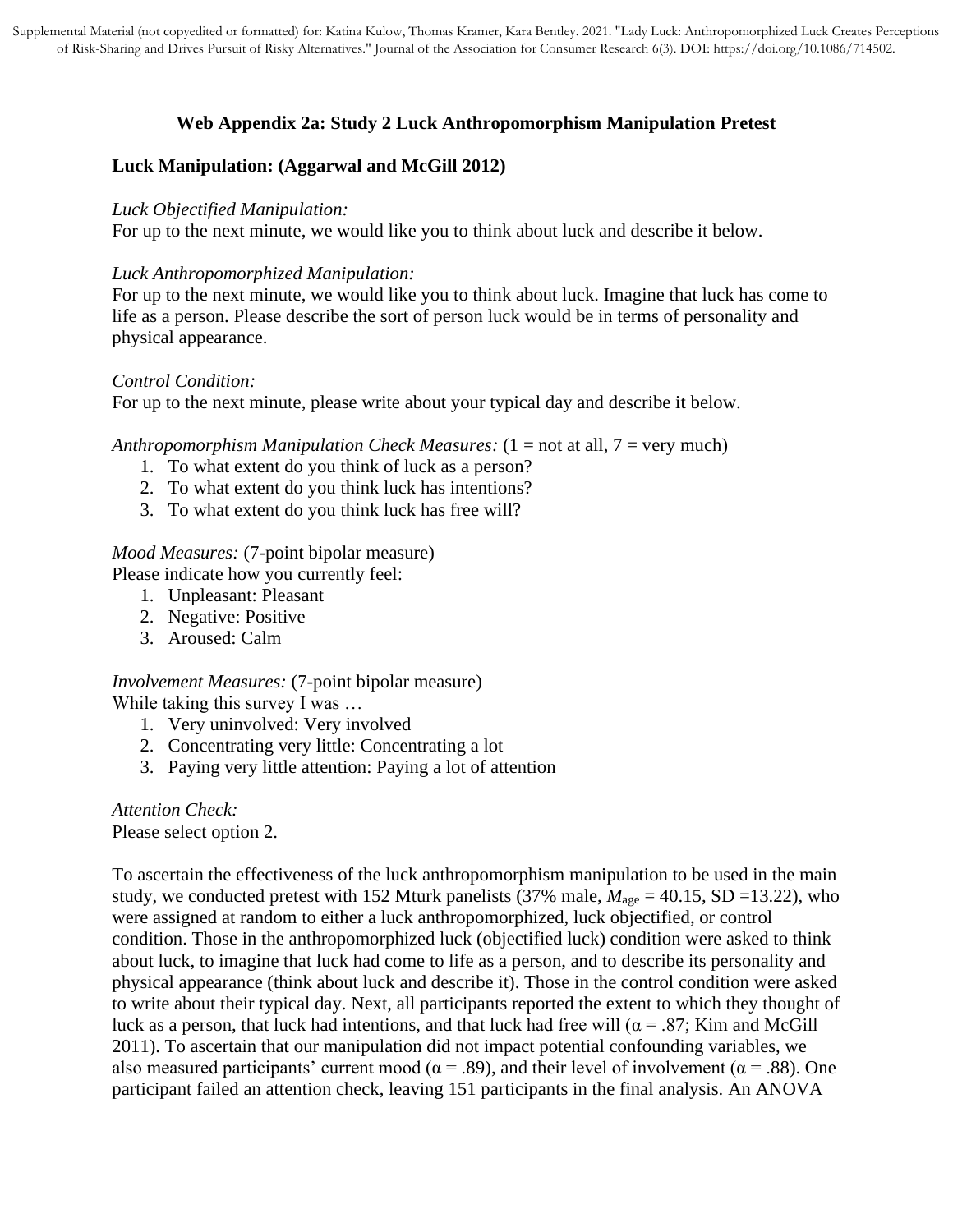with luck perceptions as dependent variable, anthropomorphism manipulation as independent variable, and mood and involvement as covariates yielded a significant main effect  $(F(2, 148))$  = 5.66, *p* = .004). Post-hoc analyses revealed greater perceptions of luck as human-like among participants in the anthropomorphized luck ( $M = 3.29$ , SD = 2.02) versus objectified luck condition ( $M = 2.63$ , SD = 1.43;  $p = .05$ ) and versus the control condition ( $M = 2.15$ , SD = 1.54,  $p = .001$ ). Re-running the analyses with mood and involvement as covariates did not affect the results (all  $p$ 's < .05).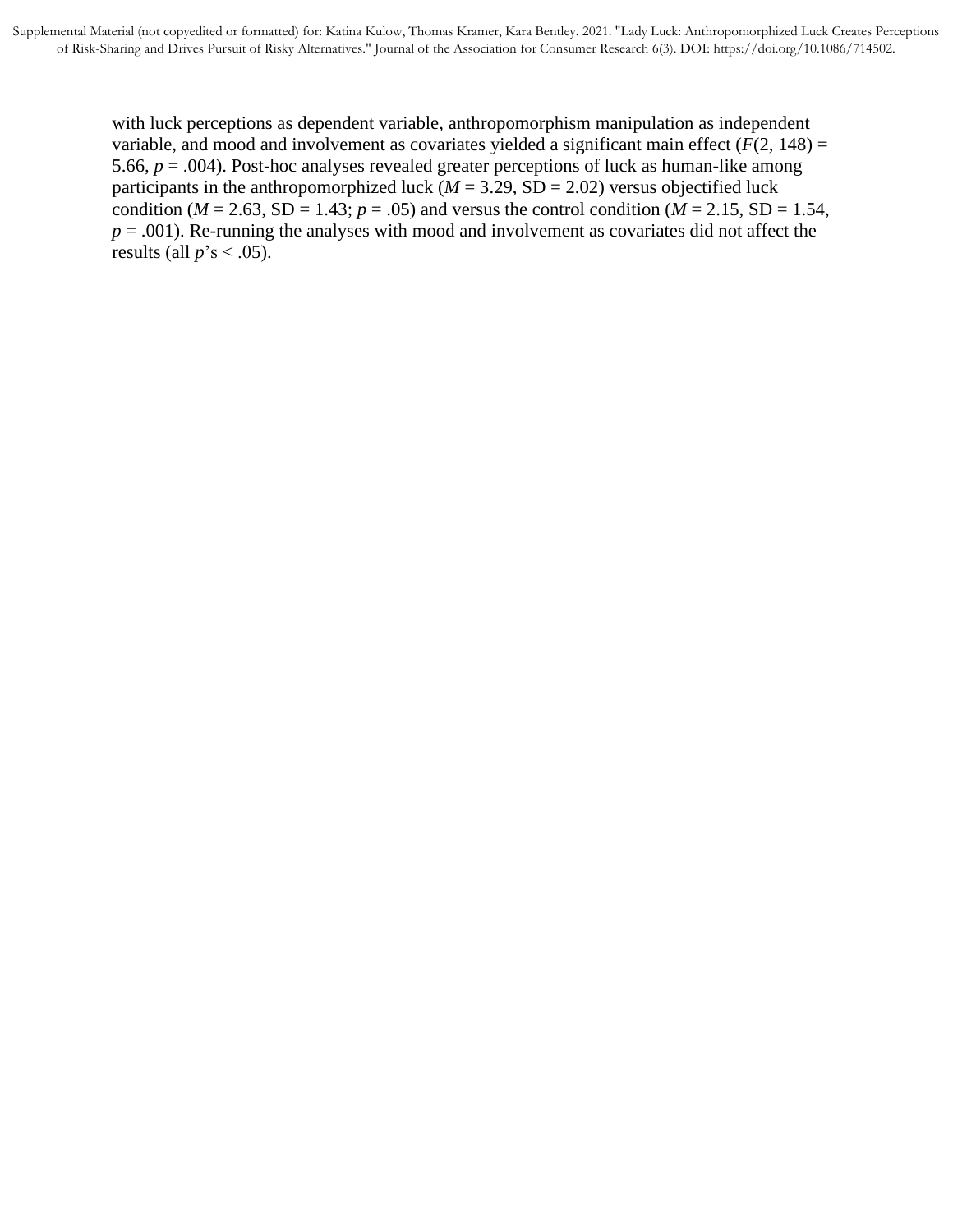# **Web Appendix 2b: Study 2 Pretest – Perceived Control over Outcomes within Financial versus Social Risk Domains**

### *Financial Risk Condition:*

Financial capital is defined as the amount of money that you have earned and at your disposal. Financial capital can be quantified in dollars, such that the more dollars you accrue, the more financial capital you possess.

Imagine that you have \$100 to invest and you are presented with a potential opportunity to make a financial investment. Recognizing this is a potentially risky opportunity, you are faced with deciding how much of your \$100 to invest in the potential opportunity. The investment has a 10% chance of success, and if it succeeds, you will receive 20 times your investment. But, if the investment fails, you will lose the entire amount that you invest.

## *Social Risk Condition:*

Social capital is defined as the amount of goodwill, trust, and influence that you have earned and at your disposal, particularly in the workplace. Social capital can be quantified in points, such that the more points you accrue, the more social capital you possess.

Imagine that you have 100 social capital points and you are presented with a potential opportunity to improve the overall efficiency in your department. Recognizing this is a potentially risky opportunity, you are faced with deciding how much of your 100 social capital to invest in pursing this potential opportunity. The investment has a 10% chance of success, and if it succeeds, you will receive 20 times your investment. But, if the investment fails, you will lose the entire amount that you invest.

## *Attention Check:*

Please indicate you are paying attention to this question. Select the third answer.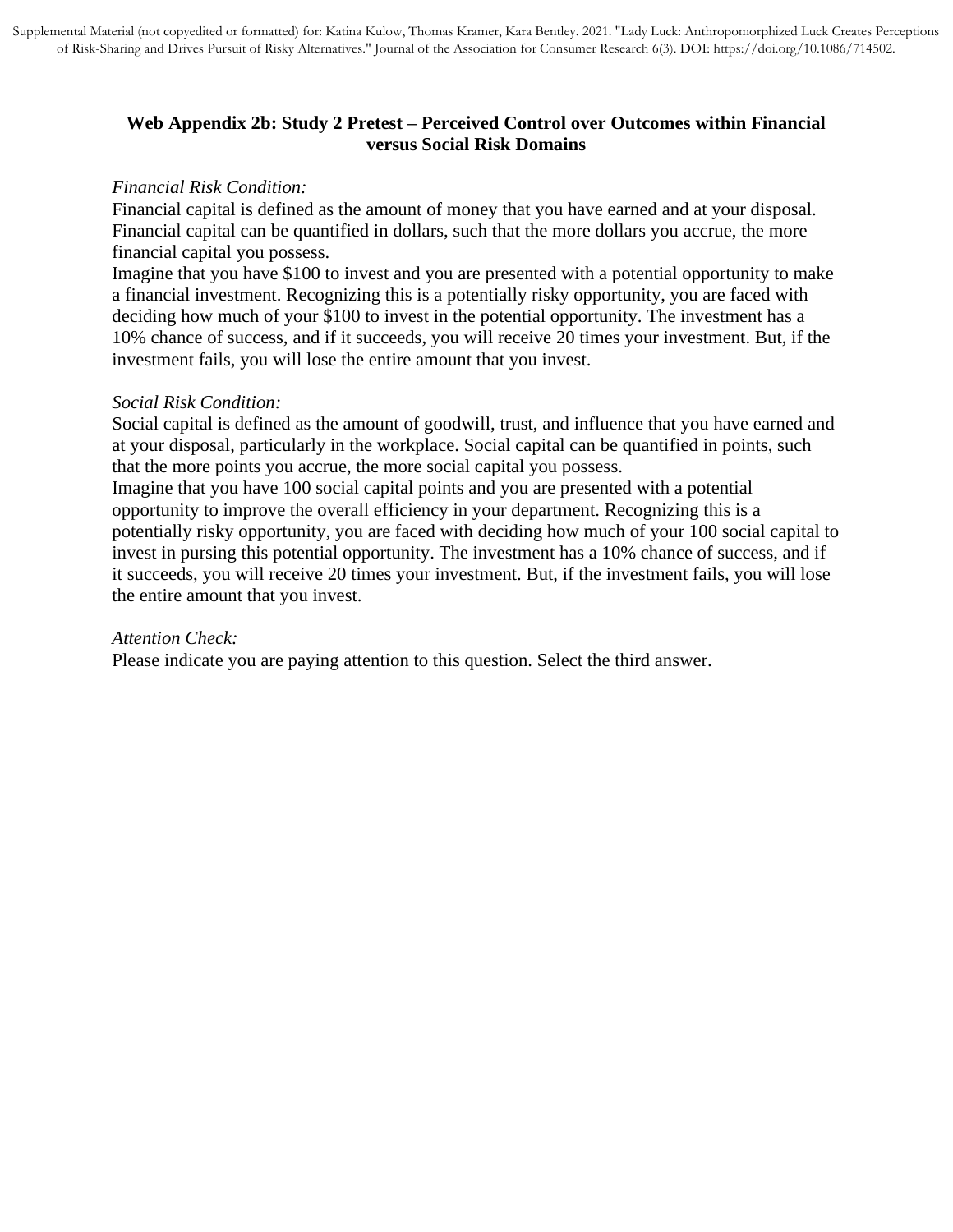# **Web Appendix 2c: Study 2 Manipulations and Measures**

#### *Luck Objectified Manipulation:*

For up to the next minute, we would like you to think about luck and describe it below.

### *Luck Anthropomorphized Manipulation:*

For up to the next minute, we would like you to think about luck. Imagine that luck has come to life as a person. Please describe the sort of person luck would be in terms of personality and physical appearance.

## *Financial Risk Condition:*

Financial capital is defined as the amount of money that you have earned and at your disposal. Financial capital can be quantified in dollars, such that the more dollars you accrue, the more financial capital you possess.

Imagine that you have \$100 to invest and you are presented with a potential opportunity to make a financial investment. Recognizing this is a potentially risky opportunity, you are faced with deciding how much of your \$100 to invest in the potential opportunity. The investment has a 10% chance of success, and if it succeeds, you will receive 20 times your investment. But, if the investment fails, you will lose the entire amount that you invest.

### *Social Risk Condition:*

Social capital is defined as the amount of goodwill, trust, and influence that you have earned and at your disposal, particularly in the workplace. Social capital can be quantified in points, such that the more points you accrue, the more social capital you possess.

Imagine that you have 100 social capital points and you are presented with a potential opportunity to improve the overall efficiency in your department. Recognizing this is a potentially risky opportunity, you are faced with deciding how much of your 100 social capital to invest in pursing this potential opportunity. The investment has a 10% chance of success, and if it succeeds, you will receive 20 times your investment. But, if the investment fails, you will lose the entire amount that you invest.

## *Attention Check:*

Please indicate you are paying attention to this question. Select the third answer.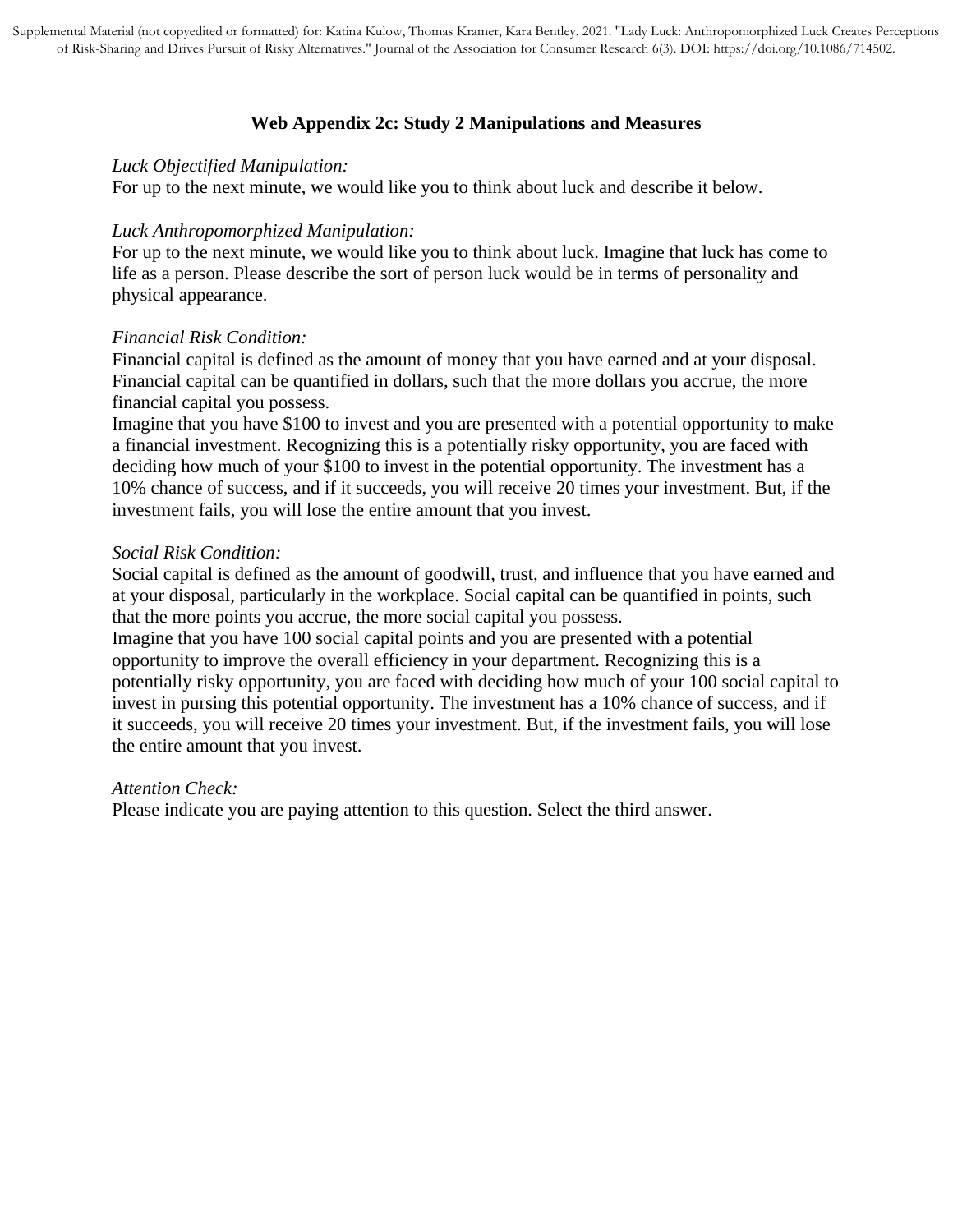#### **Web Appendix 2d: Study 2 Risk Domain Manipulation Check**

We created two separate indices for type of perceived risk with the respective items that assessed the degree to which their investment involved financial ( $r = .76$ ,  $p < .001$ ) and social risk ( $r = .76$ )  $= .91, p < .001$ ). A two-way ANCOVA with perceived financial risk as dependent variable, luck condition and risk domain as independent variables, and gender as covariate, only yielded main effects of the gender covariate ( $F(1, 176 = 6.78, p = .01$ ) and more importantly, of risk domain  $(F(1, 176 = 13.37, p < .001)$ , such that those in the financial risk condition  $(M = 5.42, SD = 1.42)$ rated that their decision involved more financial risk than those in the social risk condition ( $M =$  $4.57$ ,  $SD = 1.70$ ). A similar analysis with perceived social risk as the dependent variable revealed that participants believed more social risk to be associated with the social risk ( $M = 4.93$ , SD = 1.57) versus financial risk condition (*M* = 2.56, SD = 1.61; *F*(1,176) = 100.50 *p* < .001).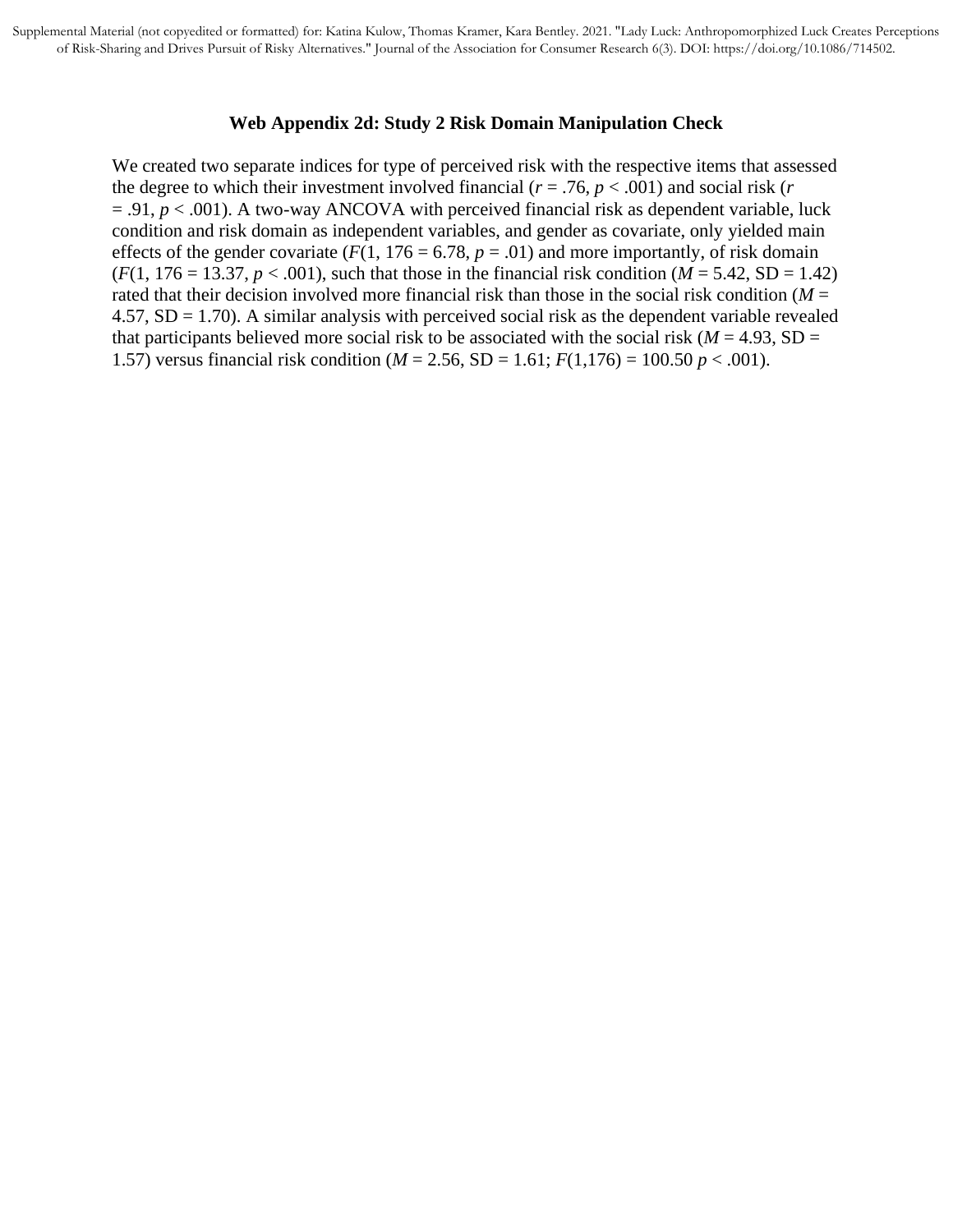# **Web Appendix 3: Study 3 Manipulations and Measures**

#### *Luck Objectified Manipulation:*

For up to the next minute, we would like you to think about luck and describe it below.

### *Luck Anthropomorphized Manipulation:*

For up to the next minute, we would like you to think about luck. Imagine that luck has come to life as a person. Please describe the sort of person luck would be in terms of personality and physical appearance.

*Control Condition:*

For up to the next minute, please write about your typical day and describe it below.

### *Financial Risk Scenario:*

Financial capital is defined as the amount of money that you have earned and at your disposal. Financial capital can be quantified in dollars, such that the more dollars you accrue, the more financial capital you possess.

Imagine that you currently have \$100 and you are presented with the opportunity to potentially increase your financial capital. You are presented with the following two lottery options:

Lottery A has an 80% chance of winning \$500 and a 20% chance of winning nothing.

Lottery B has a 20% chance of winning \$2400 and an 80% chance of losing \$100.

## *Attention Check:*

Please review the colors listed in this set: red, green, cat, blue, orange, hippo and yellow. How many colors are included in this list?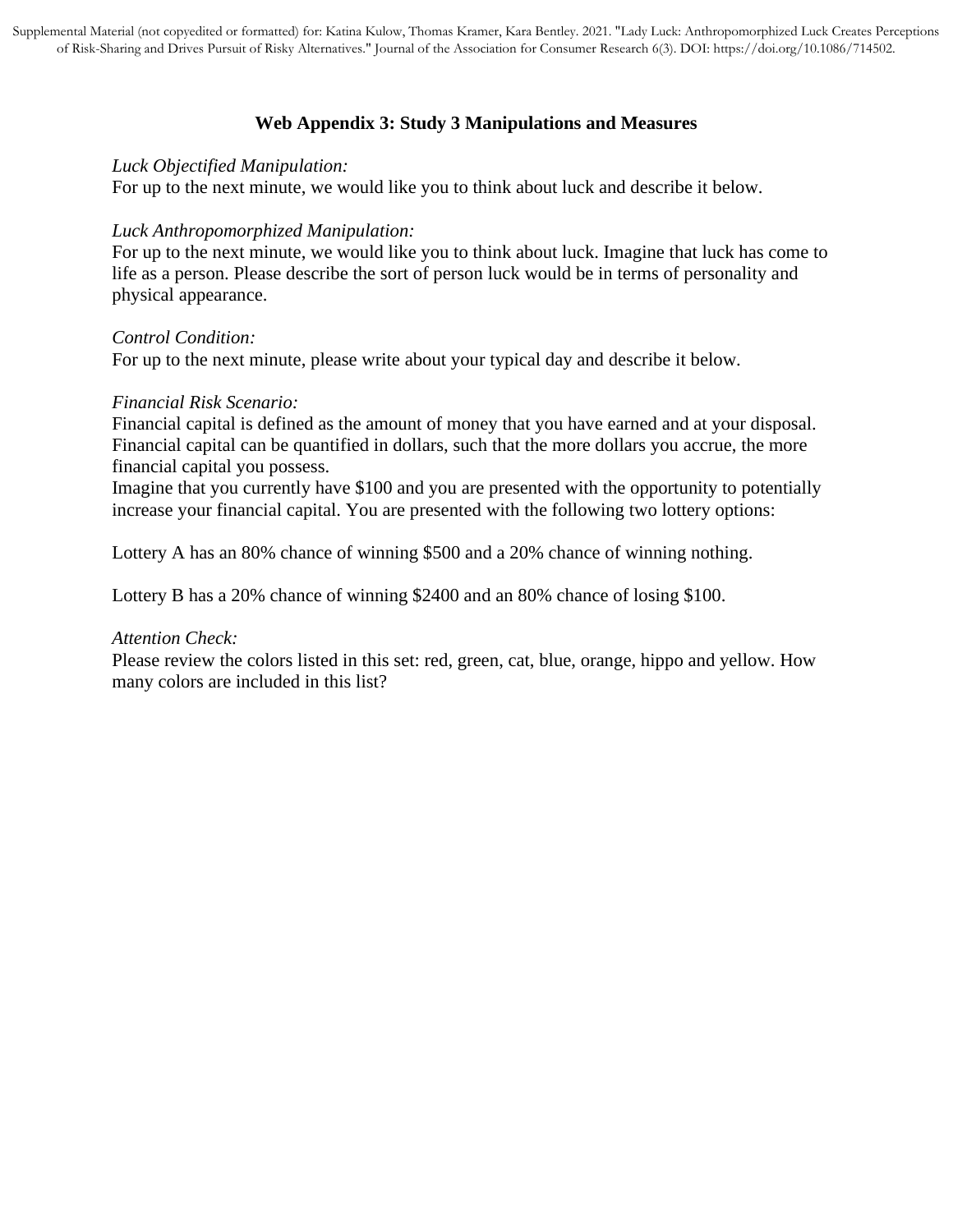# **Web Appendix 4a: Study 4 Pretest Manipulations and Measures**

### *Individual Financial Risk Condition:*

Imagine that you have been working in corporate for the past five years since graduation. While you enjoy your career, you've always known that eventually you would like to be self-employed. As a result, you've been saving funds to eventually invest - you currently have \$5000. You have decided to invest in a local start-up business as first step. There are currently two different options, both in the same industry, that you are considering.

## *Shared Financial Risk Condition:*

Imagine that you have been working in corporate for the past five years since graduation. While you enjoy your career, you've always known that eventually you would like to be self-employed. As a result, you've been saving funds to eventually invest - you currently have \$5000. You and three friends from college have decided to invest in a local start-up business as first step, together you will be investing \$20,000. There are currently two different options, both in the same industry, that you are considering.

# *Financial Risk Scenario:*

The two options are as follows:

# **Option A**

- 45% chance of earning a 16% return
- 10% chance of earning a 7% return
- 45% chance of incurring a loss a loss of 2% (i.e. a return of -2%)

## **Option B**

• 100% chance of earning a 4% return

## *Attention Check:*

Please review the colors listed in this set: red, green, cat, blue, orange, hippo and yellow. How many colors are included in this list?